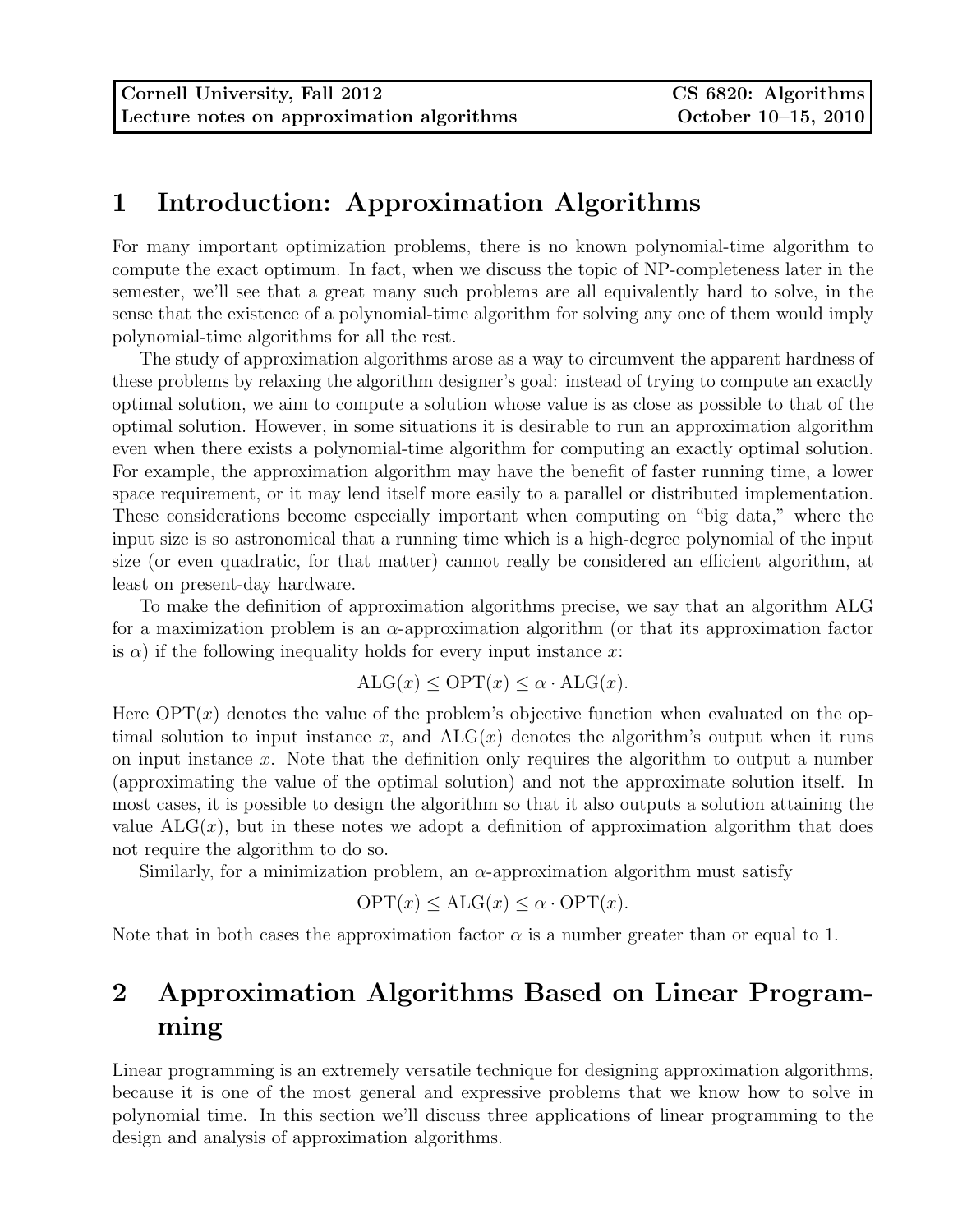## 2.1 LP Rounding Algorithm for Weighted Vertex Cover

In an undirected graph  $G = (V, E)$ , if  $S \subseteq V$  is a set of vertices and e is an edge, we say that S *covers e* if at least one endpoint of e belongs to S. We say that S is a vertex cover if it covers every edge. In the weighted vertex cover problem, one is given an undirected graph  $G = (V, E)$ and a weight  $w_v \geq 0$  for each vertex v, and one must find a vertex cover of minimum combined weight.

We can express the weighted vertex cover problem as an integer program, by using *decision* variables  $x_v$  for all  $v \in V$  that encode whether  $v \in S$ . For any set  $S \subseteq V$  we can define a vector  $x$ , with components indexed by vertices of  $G$ , by specifying that

$$
x_v = \begin{cases} 1 & \text{if } v \in S \\ 0 & \text{otherwise.} \end{cases}
$$

S is a vertex cover if and only if the constraint  $x_u + x_v \ge 1$  is satisfied for every edge  $e = (u, v)$ . Conversely, if  $\mathbf{x} \in \{0,1\}^V$  satisfies  $x_u + x_v \ge 1$  for every edge  $e = (u, v)$  then the set  $S = \{v \mid v\}$  $x_v = 1$  is a vertex cover. Thus, the weighted vertex cover problem can be expressed as the following integer program.

min 
$$
\sum_{v \in V} w_v x_v
$$
  
\ns.t.  $x_u + x_v \ge 1$   $\forall e = (u, v) \in E$   
\n $x_v \in \{0, 1\}$   $\forall v \in V$  (1)

To design an approximation algorithm for weighted vertex cover, we will transform this integer program into a linear program by relaxing the constraint  $x_v \in \{0, 1\}$  to allow the variables  $x_v$  to take fractional values.

$$
\begin{aligned}\n\min \qquad & \sum_{v \in V} w_v x_v \\
\text{s.t.} \qquad & x_u + x_v \ge 1 \qquad \forall e = (u, v) \in E \\
& x_v \ge 0 \qquad \qquad \forall v \in V\n\end{aligned} \tag{2}
$$

It may seem more natural to replace the constraint  $x_v \in \{0,1\}$  with  $x_v \in [0,1]$  rather than  $x_v \geq 0$ , but the point is that an optimal solution of the linear program will never assign any of the variables  $x<sub>v</sub>$  a value strictly greater than 1, because the value of any such variable could always be reduced to 1 without violating any constraints, and this would only improve the objective function  $\sum_{v} w_v x_v$ . Thus, writing the constraint as  $x_v \geq 0$  rather than  $x_v \in [0, 1]$  is without loss of generality.

It is instructive to present an example of a fractional solution of (2) that achieves a strictly lower weight than any integer solution. One such example is when G is a 3-cycle with vertices  $u, v, w$ , each having weight 1. Then the vector  $\mathbf{x} = \left(\frac{1}{2}\right)$  $\frac{1}{2}, \frac{1}{2}$  $\frac{1}{2}, \frac{1}{2}$  $\frac{1}{2}$ ) satisfies all of the constraints of (2) and the objective function evaluates to  $\frac{3}{2}$  at **x**. In contrast, the minimum weight of a vertex cover of the 3-cycle is 2.

We can solve the linear program (2) in polynomial time, but as we have just seen, the solution may be fractional. In that case, we need to figure out how we are going to post-process the fractional solution to obtain an actual vertex cover. In this case, the natural idea of rounding to the nearest integer works. Let  $x$  be an optimal solution of the linear program (2) and define

$$
\tilde{x}_v = \begin{cases} 1 & \text{if } x_v \ge 1/2 \\ 0 & \text{otherwise.} \end{cases}
$$
 (3)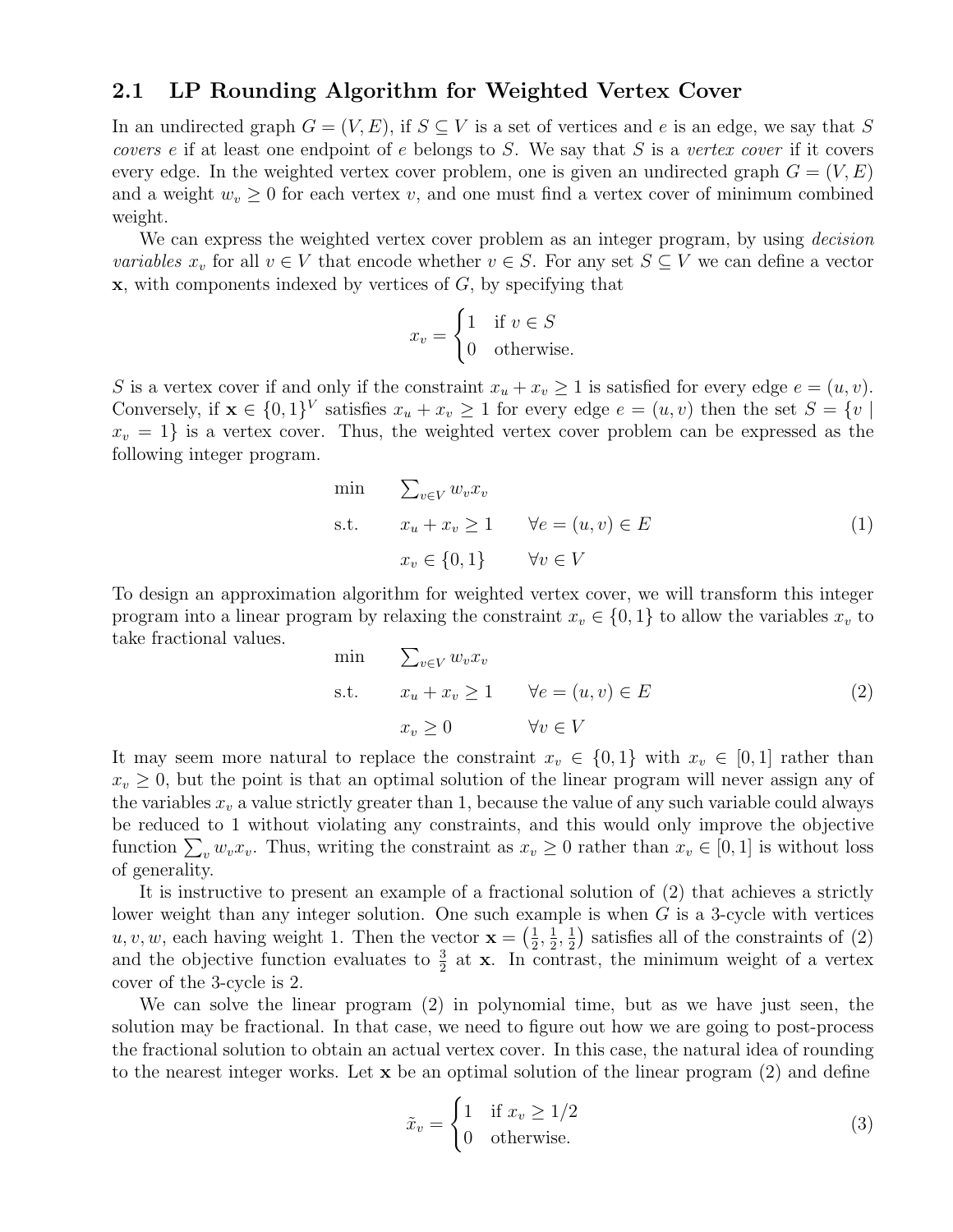Now let  $S = \{v \mid \tilde{x}_v = 1\}$ . Note that S is a vertex cover because for every edge  $e = (u, v)$  the constraint  $x_u + x_v \ge 1$  implies that at least one of  $x_u, x_v$  is greater than or equal to 1/2.

Finally, the analyze the approximation ratio of this algorithm, we observe that the rounding rule  $(3)$  has the property that for all v,

$$
\tilde{x}_v \le 2x_v.
$$

Letting S denote the vertex cover chosen by our LP rounding algorithm, and letting OPT denote the optimum vertex cover, we have

$$
\sum_{v \in S} w_v = \sum_{v \in V} w_v \tilde{x}_v \le 2 \sum_{v \in V} w_v x_v \le 2 \sum_{v \in \text{OPT}} w_v,
$$

where the final inequality holds because the fractional optimum of the linear program (2) must be less than or equal to the optimum of the integer program (1) because its feasible region is at least as big.

## 2.2 Primal-Dual Algorithm for Weighted Vertex Cover

The algorithm presented in the preceding section runs in polynomial time, and we have seen that it outputs a vertex cover whose weight is at most twice the weight of the optimum vertex cover, a fact that we express by saying that its approximation factor is 2.

However, the algorithm needs to solve a linear program and although this can be done in polynomial time, there are much faster ways to compute a vertex cover with approximation factor 2 without solving the linear program. One such algorithm, that we present in this section, is a primal-dual approximation algorithm, meaning that it makes choices guided by the linear program (2) and its dual but does not actually solve them to optimality.

Let us write the linear programming relaxation of weighted vertex cover once again, along with its dual.

$$
\begin{array}{ll}\n\min & \sum_{v \in V} w_v x_v \\
\text{s.t.} & x_u + x_v \ge 1 \quad \forall e = (u, v) \in E \\
& x_v \ge 0 \quad \forall v \in V \\
\max & \sum_{e \in E} y_e \\
\text{s.t.} & \sum_{e \in \delta(v)} y_e \le w_v \quad \forall v \in V \\
& y_e \ge 0 \quad \forall e \in E\n\end{array}\n\tag{4}
$$

Here, the notation  $\delta(v)$  denotes the set of all edges having v as an endpoint. One may interpret the dual LP variable  $y_e$  as prices associated to the edges, and one may interpret  $w_v$  as the wealth of vertex v. The dual constraint  $\sum_{e \in \delta(v)} y_e \leq w_v$  asserts that v has enough wealth to pay for all of the edges incident to it. If edge prices satisfy all the constraints of (5) then every vertex has enough wealth to pay for its incident edges, and consequently every vertex set S has enough combined wealth to pay for all of the edges covered by  $S$ . In particular, if  $S$  is a vertex cover then the combined wealth of the vertices in S must be at least  $\sum_{e \in E} y_e$ , which is a manifestation of weak duality: the optimum value of the dual LP is a lower bound on the optimum value of the primal LP.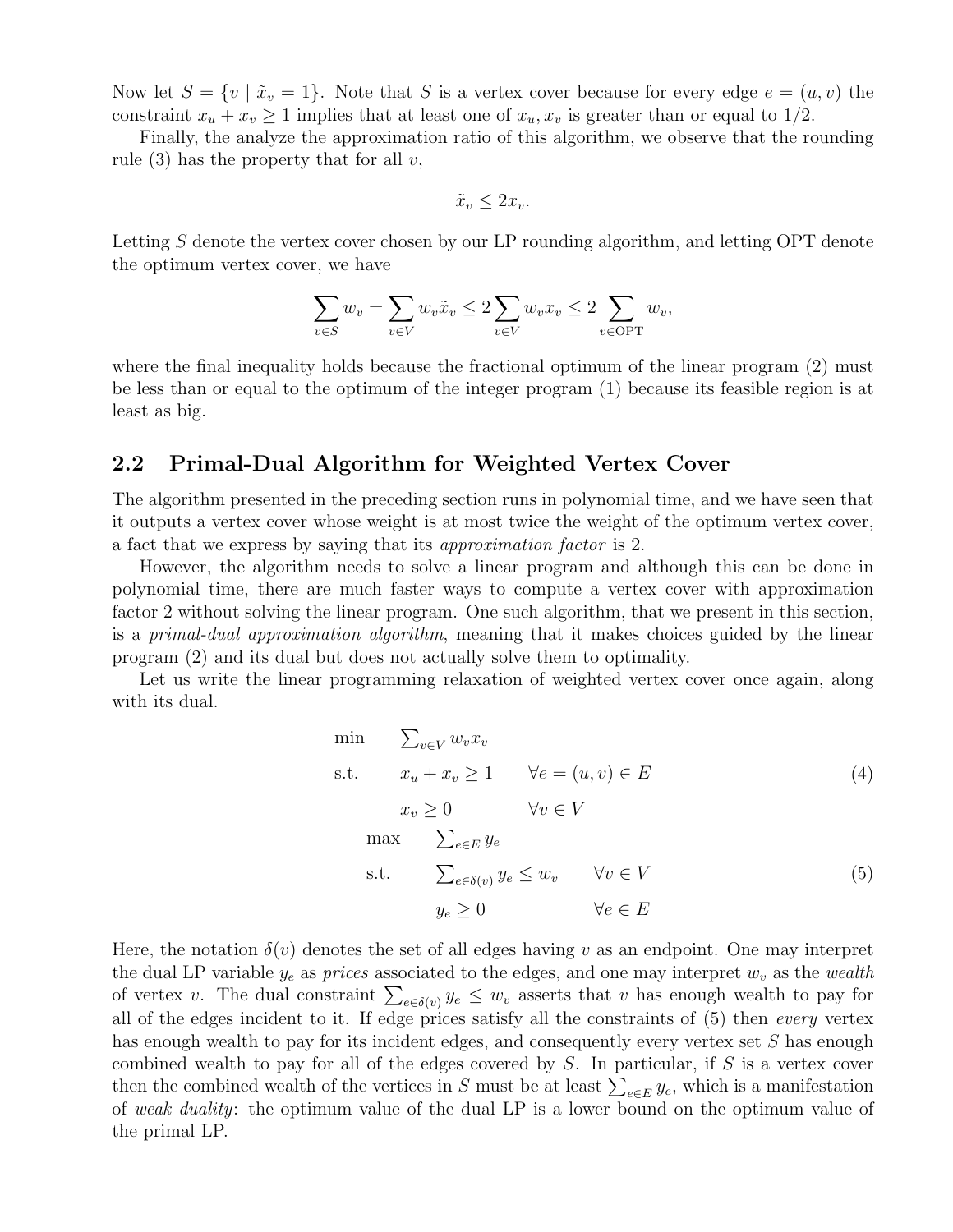The dual LP insists that we maximize the combined price of all edges, subject to the constraint that each vertex has enough wealth to pay for all the edges it covers. Rather than exactly maximizing the combined price of all edges, we will set edge prices using a natural (but suboptimal) greedy heuristic: go through the edges in arbitrary order, increasing the price of each one as much as possible without violating the dual constraints. This results in the following algorithm.

| <b>Algorithm 1</b> Primal-dual algorithm for vertex cover |  |  |
|-----------------------------------------------------------|--|--|
|-----------------------------------------------------------|--|--|

1: Initialize  $S = \emptyset$ ,  $y_e = 0 \ \forall e \in E$ ,  $s_v = 0 \ \forall v \in V$ . 2: for all  $e \in E$  do 3:  $\delta = \min\{w_u - s_u, w_v - s_v\}$ 4:  $y_e = y_e + \delta$ 5:  $s_u = s_u + \delta$ 6:  $s_v = s_v + \delta$ 7: if  $s_u = w_u$  then 8:  $S = S \cup \{u\}$ 9: end if 10: if  $s_v = w_v$  then 11:  $S = S \cup \{v\}$ 12: end if 13: end for 14: return S

The variables  $s_v$  keep track of the sum  $\sum_{e \in \delta(v)} y_e$  (i.e., the left-hand side of the dual constraint corresponding to vertex  $v$ ) as it grows during the execution of the algorithm. The rule for updating S by inserting each vertex v such that  $s_v = w_v$  is inspired by the principle of *complementary* slackness from the theory of linear programming duality: if  $x^*$  is an optimal solution of a primal linear program and  $y^*$  is an optimal solution of the dual, then for every i such that  $x_i^* \neq 0$  the  $i<sup>th</sup>$  dual constraint must be satisfied with equality by  $y^*$ ; similarly, for every j such that  $y_j^* \neq 0$ , the j<sup>th</sup> primal constraint is satisfied with equality by  $x^*$ . Thus, it is natural that our decisions of which vertices to include in our vertex cover (primal solution) should be guided by keeping track of which dual constraints are tight  $(s_v = w_v)$ .

It is clear that each iteration of the main loop runs in constant time, so the algorithm runs in linear time. At the end of the loop processing edge  $e = (u, v)$ , at least one of the vertices u, v must belong to S. Therefore, S is a vertex cover. To conclude the analysis we need to prove that the approximation factor is 2. To do so, we note the following loop invariants — statements that hold at the beginning and end of each execution of the **for** loop, though not necessarily in the middle. Each of them is easily proven by induction on the number of iterations of the **for** loop.

1. y is a feasible vector for the dual linear program.

$$
2. \, s_v = \sum_{e \in \delta(v)} y_e.
$$

3. 
$$
S = \{v \mid s_v = w_v\}.
$$

4. 
$$
\sum_{v \in V} s_v = 2 \sum_{e \in E} y_e.
$$

Now the proof of the approximation factor is easy. Recalling that  $\sum_{e \in E} y_e \leq \sum_{v \in \text{OPT}} w_v$  by weak duality, we find that

$$
\sum_{v \in S} w_v = \sum_{v \in S} s_v \le \sum_{v \in V} s_v = 2 \sum_{e \in E} y_e \le 2 \sum_{v \in \text{OPT}} w_v.
$$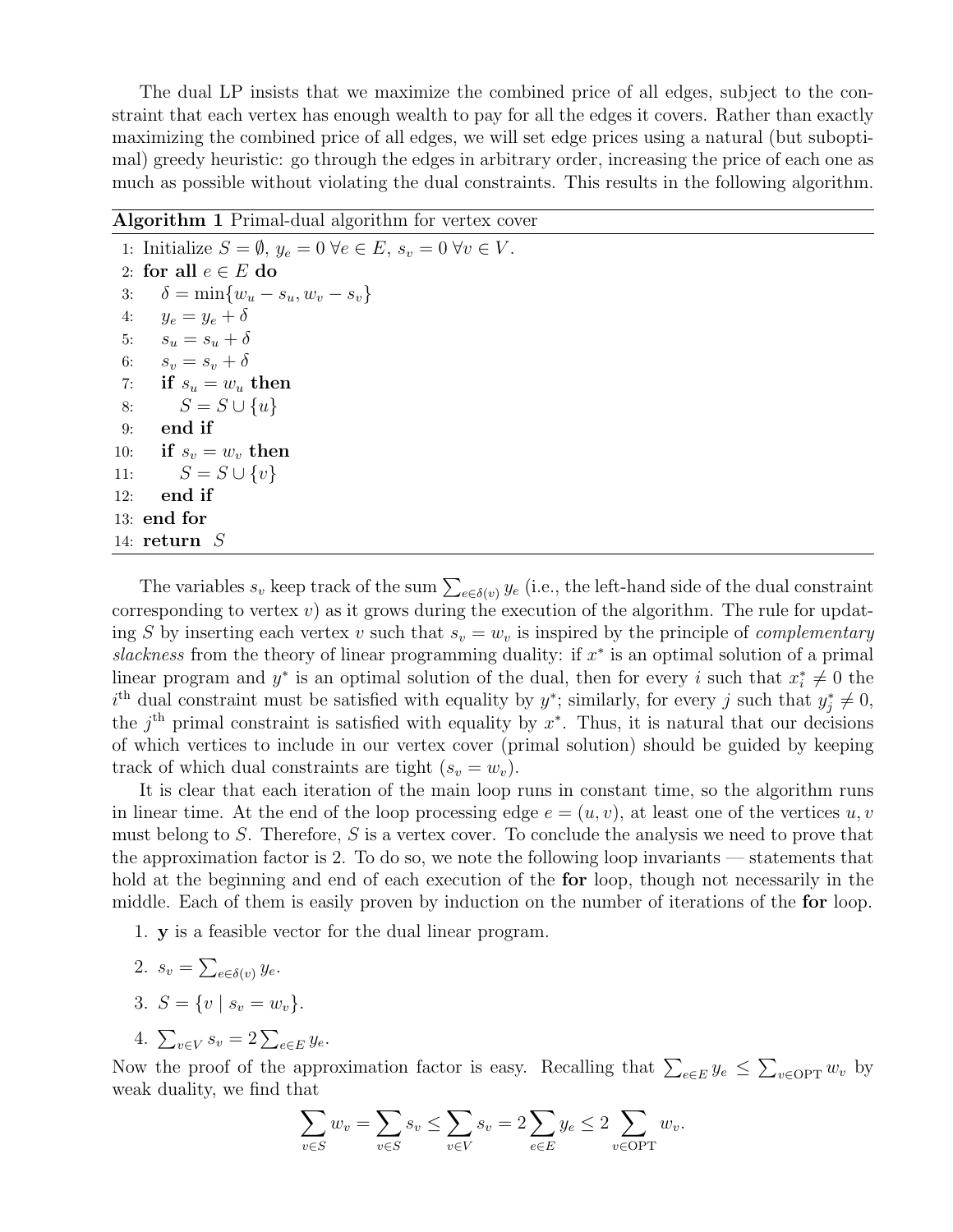## 2.3 Greedy Algorithm for Weighted Set Cover

Vertex cover is a special case of the set cover problem, in which there is a set  $U$  of  $n$  elements, and there are m subsets  $S_1, \ldots, S_m \subseteq U$ , with positive weights  $w_1, \ldots, w_m$ . The goal is to choose a subcollection of the m subsets (indexed by an index set  $\mathscr{I} \subseteq \{1, \ldots, m\}$ ), such that  $\bigcup_{i\in\mathscr{I}}S_i = U$ , and to minimize the combined weight  $\sum_{i\in\mathscr{I}}w_i$ . We will analyze the following natural greedy algorithm that chooses sets according to a "minimum weight per new element covered" criterion. (The variable  $T$  in the pseudocode below keeps track of the set of elements that are not yet covered by  $\bigcup_{i\in\mathscr{I}}S_i$ .

Algorithm 2 Greedy algorithm for set cover

1: Initialize  $\mathscr{I} = \emptyset$ ,  $T = U$ . 2: while  $T \neq \emptyset$  do 3:  $i = \arg \min_k \left\{ \frac{w_k}{|T \cap S|} \right\}$  $|T \cap S_k|$   $1 \leq k \leq m, \ T \cap S_k \neq \emptyset$ . 4:  $\mathscr{I} = \mathscr{I} \cup \{i\}.$ 5:  $T = T \setminus S_i$ . 6: end while 7: return  $\mathscr I$ 

It is clear that the algorithm runs in polynomial time and outputs a valid set cover. To analyze the approximation ratio, we will use the linear programming relaxation of set cover and its dual.

min 
$$
\sum_{i=1}^{m} w_i x_i
$$
  
\ns.t.  $\sum_{i:j \in S_i} x_i \ge 1$   $\forall j \in U$   
\n $x_i \ge 0$   $\forall i = 1,..., m$   
\nmax  $\sum_{j \in U} y_j$   
\ns.t.  $\sum_{j \in S_i} y_j \le w_i$   $\forall i = 1,..., m$   
\n $y_j \ge 0$   $\forall j \in U$  (7)

It will be helpful to rewrite the greedy set cover algorithm by adding some extra lines that do not influence the choice of which sets to place in  $\mathscr{I}$ , but merely compute extra data relevant to the analysis. Specifically, in the course of choosing sets to include in  $\mathscr{I}$ , we also compute a vector  $z$  indexed by elements of U. This is not a feasible solution of the dual LP, but at the end of the algorithm we scale it down to obtain another vector y that is feasible for the dual LP. The scale factor  $\alpha$  will constitute an upper bound on the algorithm's approximation ratio. This is called the method of dual fitting.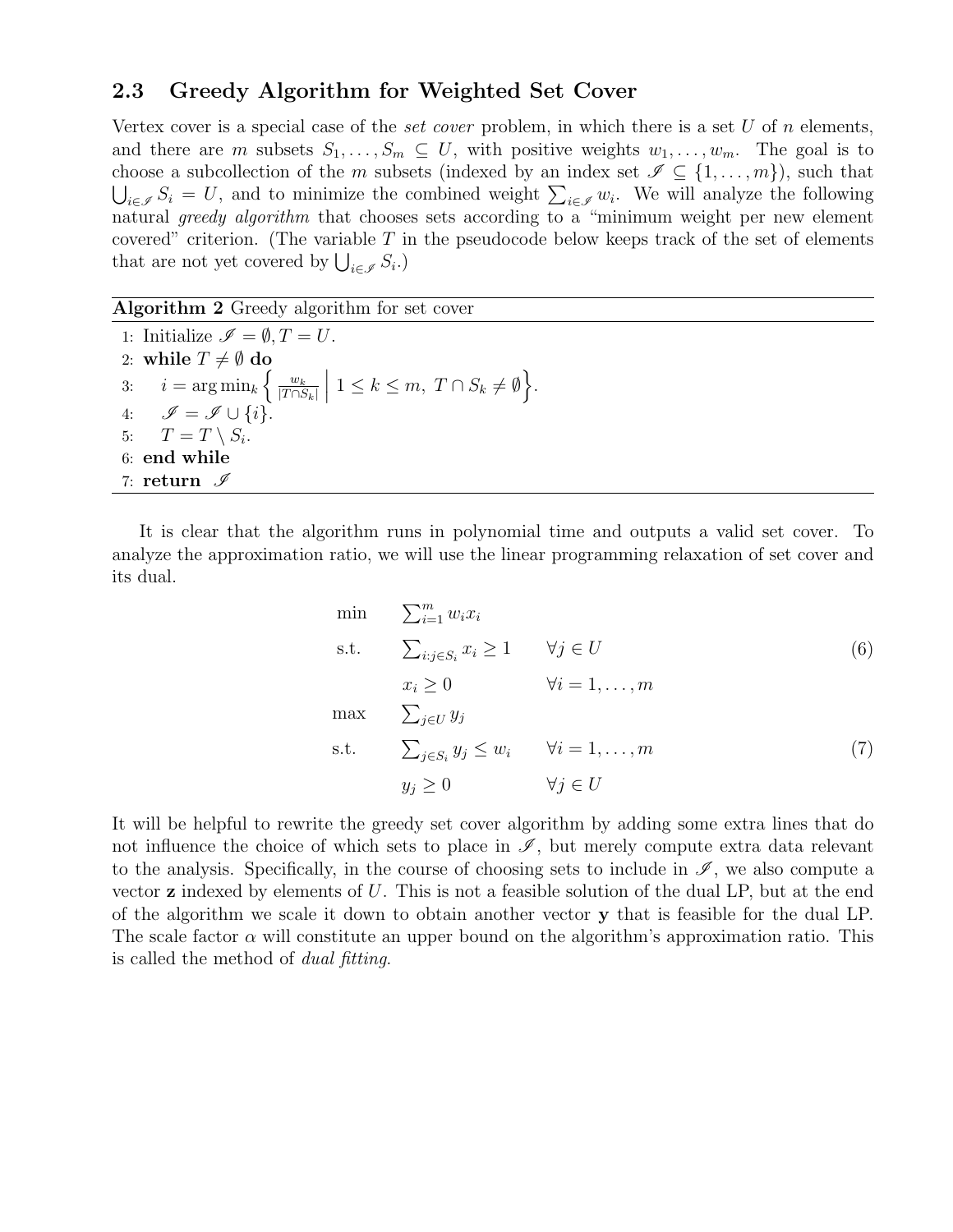Algorithm 3 Greedy algorithm for set cover

1: Initialize 
$$
\mathscr{I} = \emptyset
$$
,  $T = U$ ,  $z_j = 0 \ \forall j \in U$ .  
\n2: while  $T \neq \emptyset$  do  
\n3:  $i = \arg \min_k \left\{ \frac{w_k}{|T \cap S_k|} \middle| 1 \leq k \leq m, T \cap S_k \neq \emptyset \right\}$ .  
\n4:  $\mathscr{I} = \mathscr{I} \cup \{i\}$ .  
\n5: for all  $j \in T \cap S_i$  do  
\n6:  $z_j = \frac{w_i}{|T \cap S_i|}$ .  
\n7: end for  
\n8:  $T = T \setminus S_i$ .  
\n9: end while  
\n10:  $\alpha = 1 + \ln (\max_{1 \leq i \leq m} |S_i|)$ .  
\n11:  $\mathbf{y} = \frac{1}{\alpha} \mathbf{z}$ .  
\n12: return  $\mathscr{I}$ 

The following three loop invariants are easily shown to hold at the beginning and end of each while loop iteration, by induction on the number of iterations.

- 1.  $\sum_{j\in U} z_j = \sum_{i\in \mathscr{I}} w_i$ .
- 2. For all  $j \in U$ , if the algorithm ever assigns a nonzero value to  $z_j$  then that value never changes afterward.

Below, in Lemma 1, we will show that the vector  $\bf{y}$  is feasible for the dual LP (7). From this, it follows that the approximation ratio is bounded above by  $\alpha = 1 + \ln(\max_{1 \le i \le m} |S_i|)$ . To see this, observe that

$$
\sum_{i \in \mathcal{I}} w_i = \sum_{j \in U} z_j = \alpha \sum_{j \in U} y_j \le \alpha \sum_{i \in \text{OPT}} w_i,
$$

where the last line follows from weak duality.

**Lemma 1.** The vector **y** computed in Algorithm  $(3)$  is feasible for the dual linear program  $(7)$ .

*Proof.* Clearly  $y_j \ge 0$  for all j, so the only thing we really need to show is that  $\sum_{j \in S_i} y_j \le w_i$  for every set  $S_i$ . Let  $p = |S_i|$  and denote the elements of  $S_i$  by  $s_0, s_1, \ldots, s_{p-1}$ , where the numbering corresponds to the order in which nonzero values were assigned to the variables  $z_i$  by Algorithm 3. Thus, a nonzero value was assigned to  $z_{s_0}$  before  $z_{s_1}$ , and so on. We know that

$$
z_{s_0} \le \frac{w_i}{p} \tag{8}
$$

because at the time the value  $z_{s_0}$  was assigned, all of the elements of  $S_i$  still belonged to T. In that iteration of the while loop, the cost-effectiveness of  $S_i$  was judged to be  $w_i/p$ , the algorithm chose a set with the same or better cost-effectiveness, and all of the values  $z_j$  assigned during that iteration of the while loop were set equal to the cost-effectiveness of that set. Similarly, we know that for all  $q < p$ ,

$$
z_{s_q} \le \frac{w_i}{p - q} \tag{9}
$$

because at the time the value  $z_{s_q}$  was assigned, all of the elements  $s_q, s_{q+1}, \ldots, s_{p-1}$  still belonged to T. In that iteration of the while loop, the cost-effectiveness of  $S_i$  was judged to be  $w_i/(p-q)$ or smaller, the algorithm chose a set with the same or better cost-effectiveness, and all of the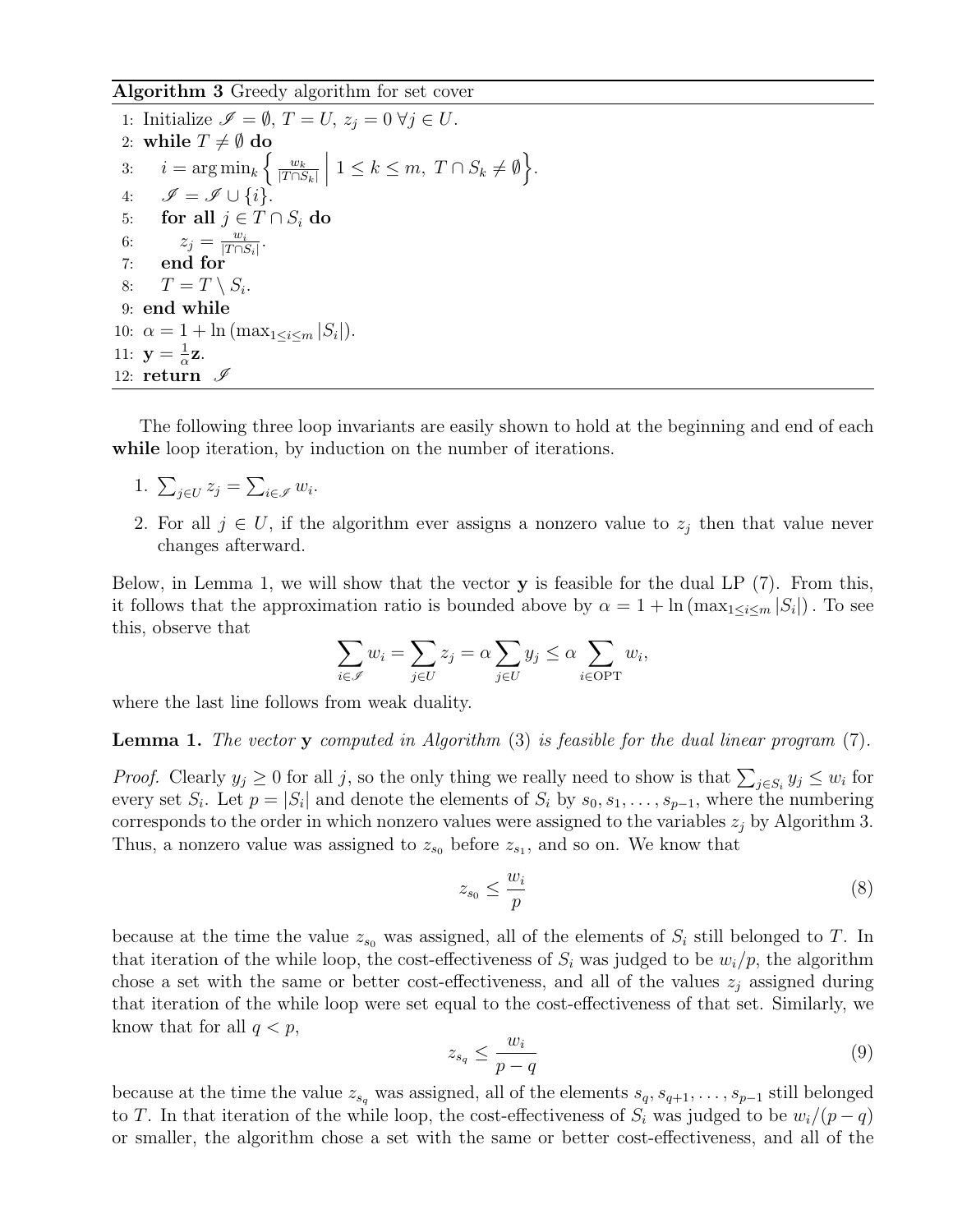values  $z_j$  assigned during that iteration of the while loop were set equal to the cost-effectiveness of that set.

Summing the bounds (9) for  $q = 0, \ldots, p-1$ , we find that

$$
\sum_{j \in S_i} z_j \le w_i \cdot \left( \frac{1}{p} + \frac{1}{p-1} + \dots + \frac{1}{2} + 1 \right) < w_i \cdot \left( 1 + \int_1^p \frac{dt}{t} \right) = w_i \cdot (1 + \ln p).
$$

The lemma follows upon dividing both sides by  $\alpha$ .

## 3 Randomized Approximation Algorithms

Randomized techniques give rise to some of the simplest and most elegant approximation algorithms. This section gives several examples.

## 3.1 A Randomized 2-Approximation for Max-Cut

In the max-cut problem, one is given an undirected graph  $G = (V, E)$  and a positive weight  $w_e$ for each edge, and one must output a partition of  $V$  into two subsets  $A, B$  so as to maximize the combined weight of the edges having one endpoint in A and the other in B.

We will analyze the following extremely simple randomized algorithm: assign each vertex at random to  $A$  to  $B$  with equal probability, such that the random decisions for the different vertices are mutually independent. Let  $E(A, B)$  denote the (random) set of edges with one endpoint in A and the other endpoint in B. The expected weight of our cut is

$$
\mathbb{E}\left(\sum_{e \in E(A,B)} w_e\right) = \sum_{e \in E} w_e \cdot \Pr(e \in E(A,B)) = \frac{1}{2} \sum_{e \in E} w_e.
$$

Since the combined weight of all edges in the graph is an obvious upper bound on the weight of any cut, this shows that the expected weight of the cut produced by our algorithm is at least half the weight of the maximum cut.

#### 3.1.1 Derandomization using pairwise independent hashing

In analyzing the expected weight of the cut defined by our randomized algorithm, we never really used the full power of our assumption that the random decisions for the different vertices are mutually independent. The only property we needed was that for each pair of vertices  $u, v$ , the probability that u and v make different decisions is exactly  $\frac{1}{2}$ . It turns out that one can achieve this property using only  $k = \lceil \log_2(n) \rceil$  independent random coin tosses, rather than n independent random coin tosses.

Let  $\mathbb{F}_2$  denote the field  $\{0,1\}$  under the operations of addition and multiplication modulo 2. Assign to each vertex v a distinct vector  $\mathbf{x}(v)$  in the vector space  $\mathbb{F}_2^k$ ; our choice of  $k = \lceil \log_2(n) \rceil$ ensures that the vector space contains enough elements to assign a distinct one to each vertex. Now let r be a uniformly random vector in  $\mathbb{F}_2^k$ , and partition the vertex set V into the subsets

$$
A_{\mathbf{r}} = \{v \mid \mathbf{r} \cdot \mathbf{x}(v) = 0\}
$$
  

$$
B_{\mathbf{r}} = \{v \mid \mathbf{r} \cdot \mathbf{x}(v) = 1\}.
$$

 $\Box$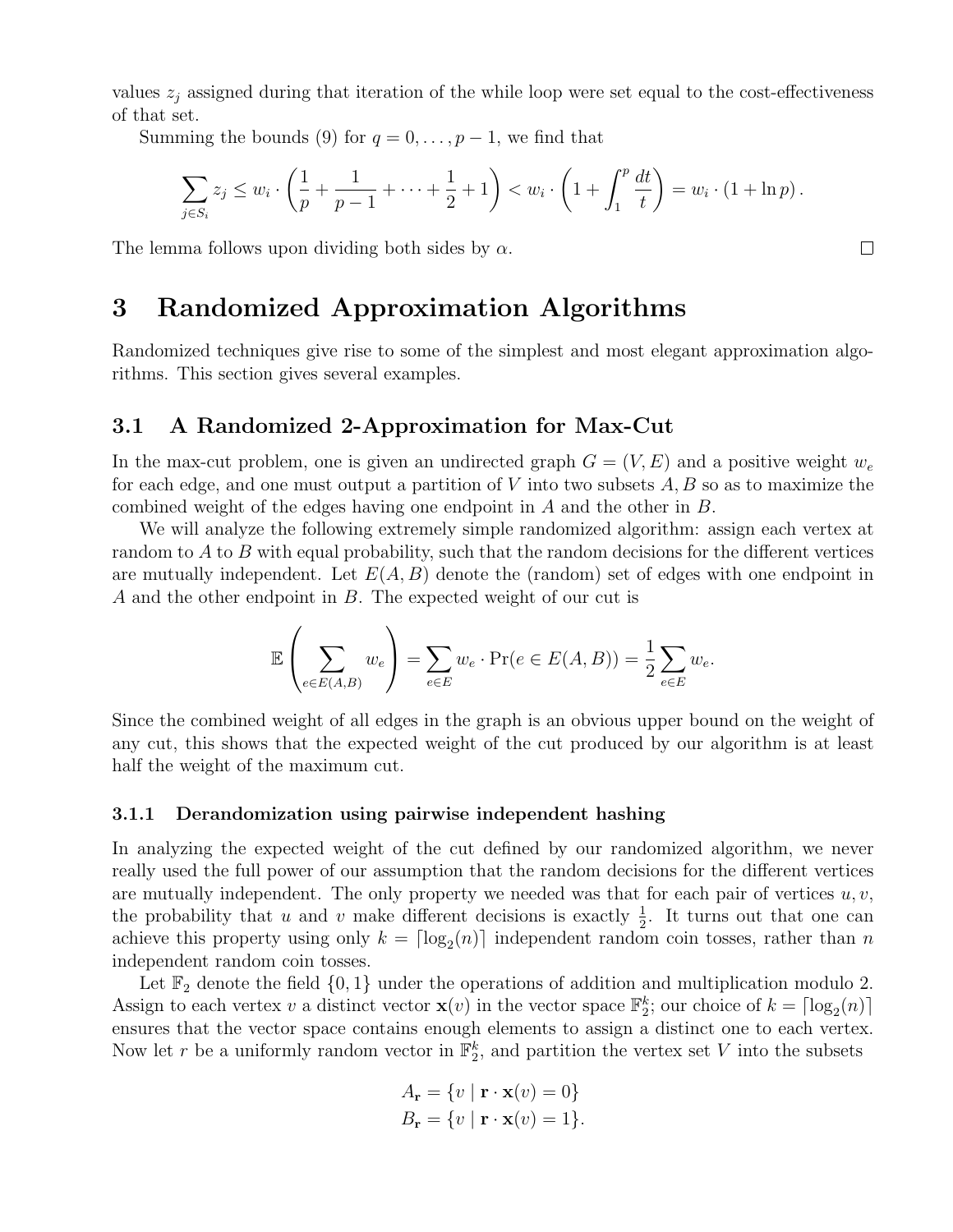For any edge  $e = (u, v)$ , the probability that  $e \in E(A_{r}, B_{r})$  is equal to the probability that  $\mathbf{r} \cdot (\mathbf{x}(v) - \mathbf{x}(u))$  is nonzero. For any fixed nonzero vector  $\mathbf{w} \in \mathbb{F}_2^k$ , we have  $\Pr(\mathbf{r} \cdot \mathbf{w} \neq 0) = \frac{1}{2}$ because the set of **r** satisfying  $\mathbf{r} \cdot \mathbf{w} = 0$  is a linear subspace of  $\mathbb{F}_2^k$  of dimension  $k-1$ , hence exactly  $2^{k-1}$  of the  $2^k$  possible vectors r have zero dot product with w and the other  $2^{k-1}$  of them have nonzero dot product with **w**. Thus, if we sample  $\mathbf{r} \in \mathbb{F}_2^k$  uniformly at random, the expected weight of the cut defined by  $(A_{\mathbf{r}}, B_{\mathbf{r}})$  is at least half the weight of the maximum cut.

The vector space  $\mathbb{F}_2^k$  has only  $2^k = O(n)$  vectors in it, which suggests a deterministic alternative to our randomized algorithm. Instead of choosing r at random, we compute the weight of the cut  $(A_{\mathbf{r}}, B_{\mathbf{r}})$  for every  $r \in \mathbb{F}_2^k$  and take the one with maximum weight. This is at least as good as choosing r at random, so we get a deterministic 2-approximation algorithm at the cost of increasing the running time by a factor of  $O(n)$ .

#### 3.1.2 Derandomization using conditional expectations

A different approach for converting randomization approximation algorithms into deterministic ones is the method of conditional expectations. In this technique, rather than making all of our random decisions simultaneously, we make them sequentially. Then, instead of making the decisions by choosing randomly between two alternatives, we evaluate both alternatives according to the conditional expectation of the objective function if we fix the decision (and all preceding ones) but make the remaining ones at random. Then we choose the alternative that optimizes this conditional expectation.

To apply this technique to the randomized max-cut algorithm, we imagine maintaining a partition of the vertex set into three sets  $A, B, C$  while the algorithm is running. Sets  $A, B$  are the two pieces of the partition we are constructing. Set  $C$  contains all the vertices that have not yet been assigned. Initially  $C = V$  and  $A = B = \emptyset$ . When the algorithm terminates C will be empty. At an intermediate stage when we have constructed a partial partition  $(A, B)$  but C contains some unassigned vertices, we can imagine assigning each element of C randomly to A or  $B$  with equal probability, independently of the other elements of  $C$ . If we were to do this, the expected weight of the random cut produced by this procedure would be

$$
w(A, B, C) = \sum_{e \in E(A, B)} w_e + \frac{1}{2} \sum_{e \in E(A, C)} w_e + \frac{1}{2} \sum_{e \in E(B, C)} w_e + \frac{1}{2} \sum_{e \in E(C, C)} w_e.
$$

This suggests the following deterministic algorithm that considers vertices one by one, assigning them to either A or B using the function  $w(A, B, C)$  to guide its decisions.

Algorithm 4 Derandomized max-cut algorithm using method of conditional expectations

1: Initialize  $A = B = \emptyset$ ,  $C = V$ . 2: for all  $v \in V$  do 3: Compute  $w(A + v, B, C - v)$  and  $w(A, B + v, C - v)$ . 4: if  $w(A + v, B, C - v) > w(A, B + v, C - v)$  then 5:  $A = A + v$ 6: else 7:  $B = B + v$ 8: end if 9:  $C = C - v$ 10: end for 11: return  $A, B$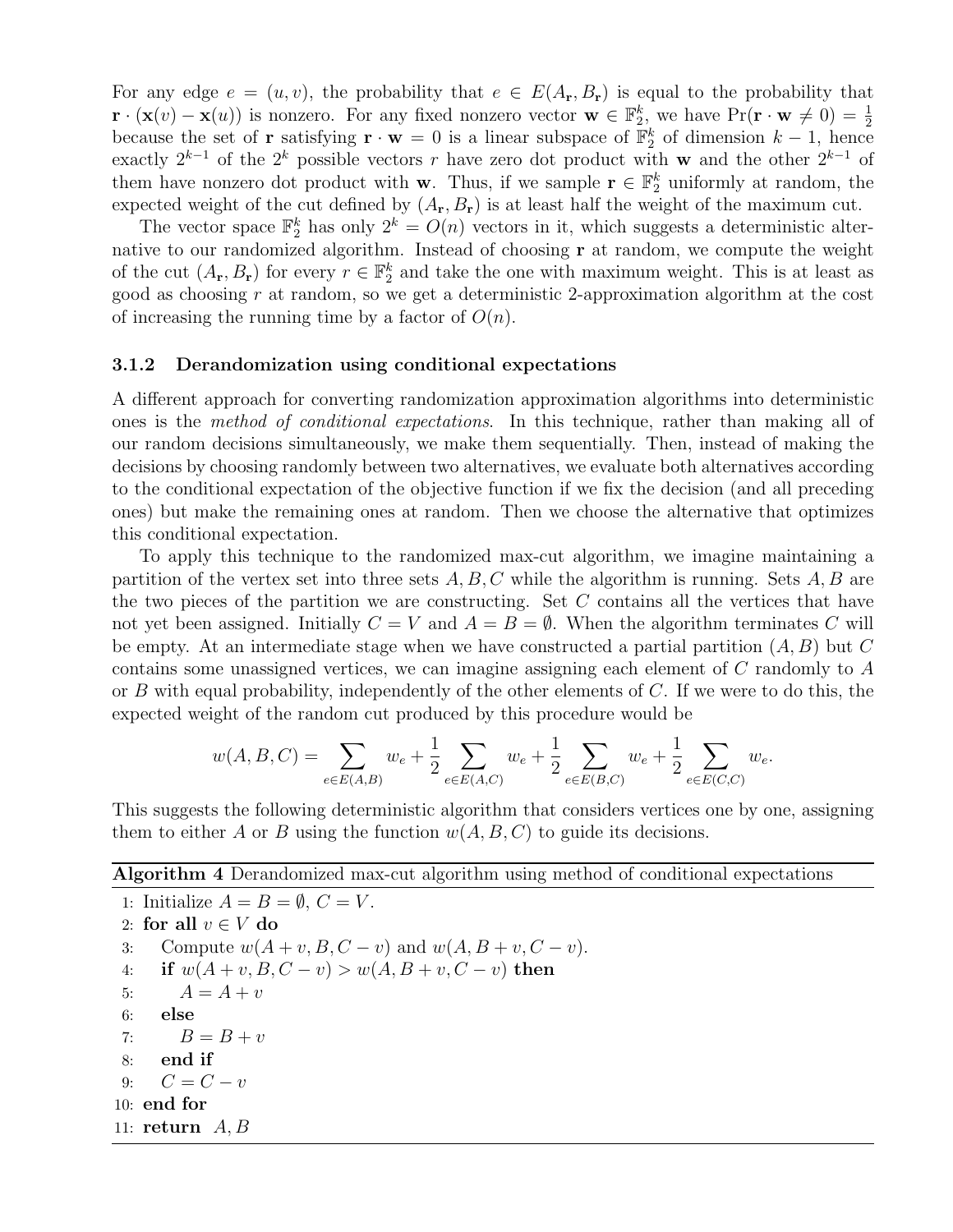The analysis of the algorithm is based on the simple observation that for every partition of V into three sets  $A, B, C$  and every  $v \in C$ , we have

$$
\frac{1}{2}w(A+v,B,C-v) + \frac{1}{2}w(A,B+v,C-v) = w(A,B,C).
$$

Consequently

$$
\max\{w(A + v, B, C - v), w(A, B + v, C - v)\} \ge w(A, B, C)
$$

so the value of  $w(A, B, C)$  never decreases during the execution of the algorithm. Initially the value of  $w(A, B, C)$  is equal to  $\frac{1}{2} \sum_{e \in E} w_e$ , whereas when the algorithm terminates the value of  $w(A, B, C)$  is equal to  $\sum_{e \in E(A,B)} w_e$ . We have thus proven that the algorithm computes a partition  $(A, B)$  such that the weight of the cut is at least half the combined weight of all edges in the graph.

Before concluding our discussion of this algorithm, it's worth noting that the algorithm can be simplified by observing that

$$
w(A + v, B, C - v) - w(A, B + v, C - v) = \frac{1}{2} \sum_{e \in E(B, v)} w_e - \frac{1}{2} \sum_{e \in E(A, v)} w_e.
$$

The algorithm runs faster if we skip the step of actually computing  $w(A+v, B, C-v)$  and jump straight to computing their difference. This also means that there's no need to explicitly keep track of the vertex set C.

Algorithm 5 Derandomized max-cut algorithm using method of conditional expectations

1: Initialize  $A = B = \emptyset$ . 2: for all  $v \in V$  do  $\quad \text{if} \, \sum_{e \in E(B,v)} w_e - \sum_{e \in E(A,v)} w_e > 0 \text{ then}$ 4:  $A = \overline{A} + v$ 5: else 6:  $B = B + v$ 7: end if 8: end for 9: return  $A, B$ 

This version of the algorithm runs in linear time: the amount of time spent on the loop iteration that processes vertex  $v$  is proportional to the length of the adjacency list of that vertex. It's also easy to prove that the algorithm has approximation factor 2 without resorting to any discussion of random variables and their conditional expectations. One simply observes that the property

$$
\sum_{e \in E(A,B)} w_e \ge \sum_{e \in E(A,A)} w_e + \sum_{e \in E(B,B)} w_e
$$

is a loop invariant of the algorithm. The fact that this property holds at termination implies that  $\sum_{e \in E(A,B)} w_e \geq \frac{1}{2}$  $\frac{1}{2}\sum_{e\in E}w_e$  and hence the algorithm's approximation factor is 2.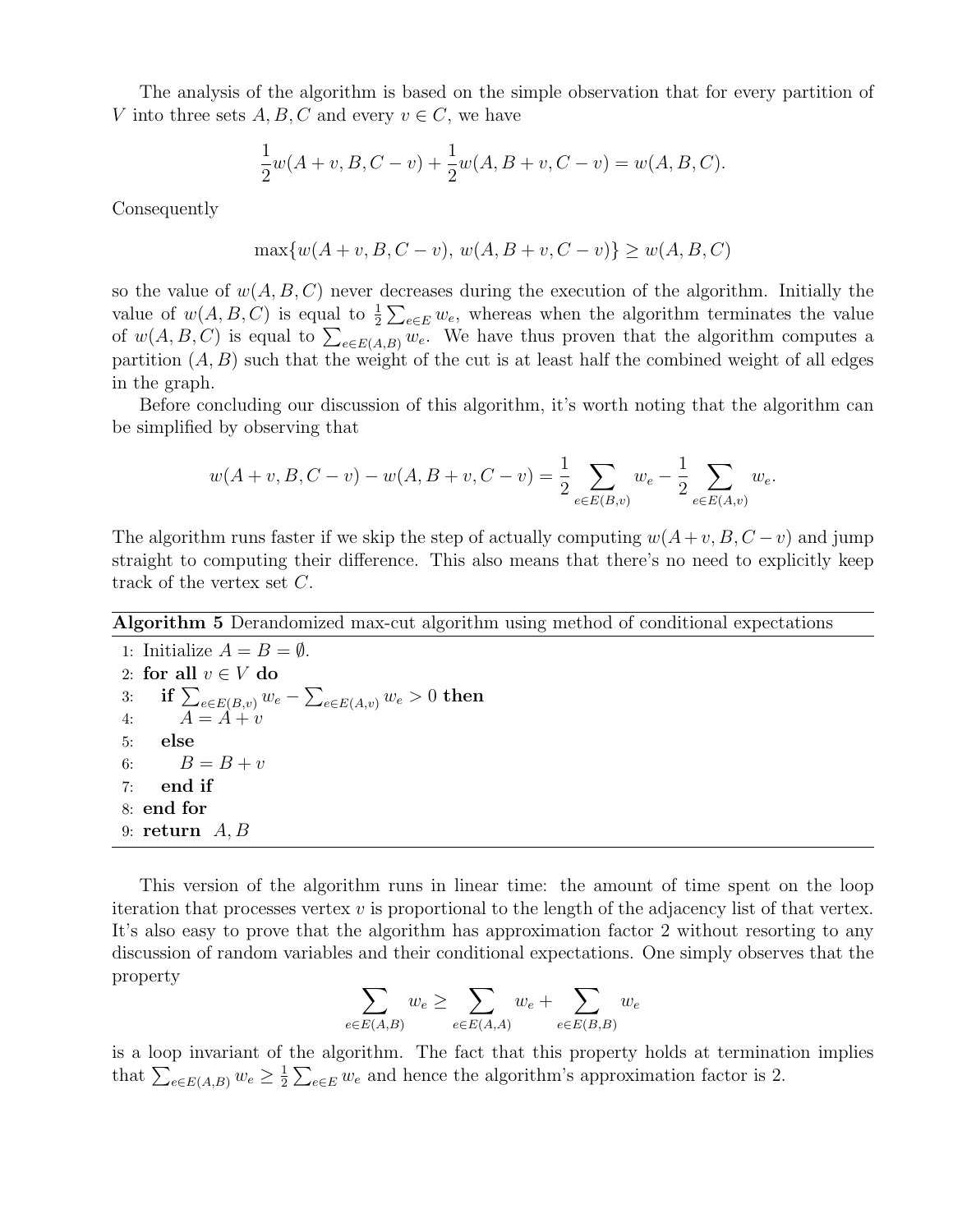### 3.1.3 Epilogue: Semidefinite programming

For many years, it was not known whether any polynomial-time approximation algorithm for max-cut could achieve an approximation factor better than 2. Then in 1994, Michel Goemans and David Williamson discovered an algorithm with approximation factor roughly 1.14, based on a technique called semidefinite programming that is a generalization of linear program. Semidefinite programming is beyond the scope of these notes, but it has become one of the most powerful and versatile techniques in the modern theory of approximation algorithm design.

## 3.2 A Randomized 2-Approximation for Vertex Cover

For the unweighted vertex cover problem (the special case of weighted vertex cover in which  $w<sub>v</sub> = 1$  for all v) the following incredibly simple algorithm is a randomized 2-approximation.

Algorithm 6 Randomized approximation algorithm for unweighted vertex cover

1: Initialize  $S = \emptyset$ . 2: for all  $e = (u, v) \in E$  do 3: if neither u nor v belongs to S then 4: Randomly choose u or v with equal probability. 5: Add the chosen vertex into S. 6: end if 7: end for 8: return S

Clearly, the algorithm runs in linear time and always outputs a vertex cover. To analyze its approximation ratio, as usual, we define an appropriate loop invariant. Let OPT denote any vertex cover of minimum cardinality. Let  $S_i$  denote the contents of the set S after completing the  $i<sup>th</sup>$  iteration of the loop. We claim that for all  $i$ ,

$$
\mathbb{E}[|S_i \cap \text{OPT}|] \ge \mathbb{E}[|S_i \setminus \text{OPT}|].\tag{10}
$$

The proof is by induction on i. In a loop iteration in which  $e = (u, v)$  is already covered by  $S_{i-1}$ , we have  $S_i = S_{i-1}$  so (10) clearly holds. In a loop iteration in which  $e = (u, v)$  is not yet covered, we know that at least one of  $u, v$  belongs to OPT. Thus, the left side of (10) has probability at least  $1/2$  of increasing by 1, while the right side of (10) has probability at most  $1/2$  of increasing by 1. This completes the proof of the induction step.

Consequently, letting  $S$  denote the random vertex cover generated by the algorithm, we have  $\mathbb{E}[|S \cap \mathrm{OPT}|] > \mathbb{E}[|S \setminus \mathrm{OPT}|]$  from which it easily follows that  $\mathbb{E}[|S|] \leq 2 \cdot |\mathrm{OPT}|$ .

The same algorithm design and analysis technique can be applied to weighted vertex cover. In that case, we choose a random endpoint of an uncovered edge  $(u, v)$  with probability inversely proportional to the weight of that endpoint.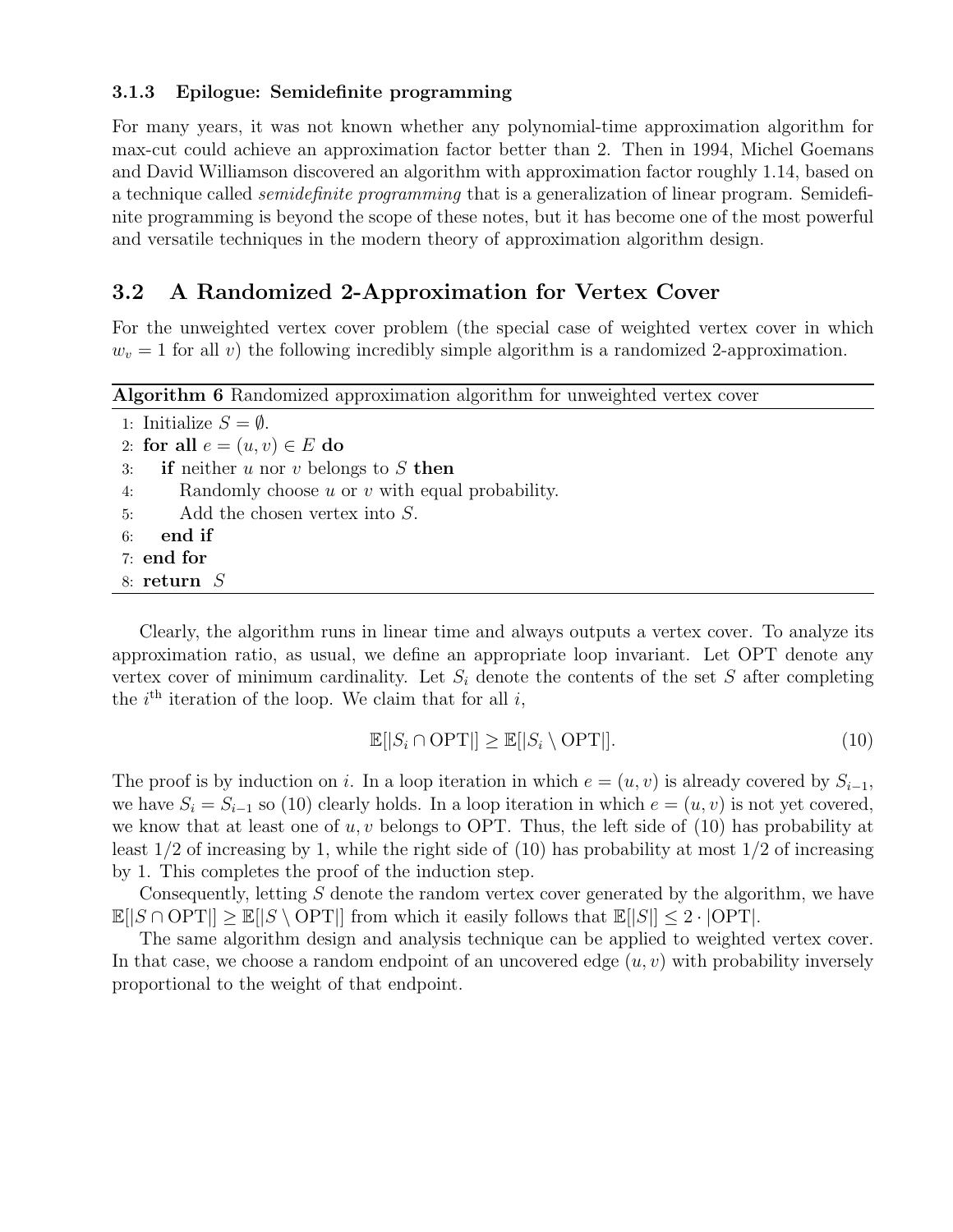Algorithm 7 Randomized approximation algorithm for weighted vertex cover

1: Initialize  $S = \emptyset$ . 2: for all  $e = (u, v) \in E$  do 3: if neither u nor v belongs to S then 4: Randomly choose u with probability  $\frac{w_v}{w_u + w_v}$  and v with probability  $\frac{w_u}{w_u + w_v}$ . 5: Add the chosen vertex into S. 6: end if 7: end for

8: return S

The loop invariant is

$$
\mathbb{E}\left[\sum_{v\in S_i\cap \text{OPT}} w_v\right] \geq \mathbb{E}\left[\sum_{v\in S_i\setminus \text{OPT}} w_v\right].
$$

In a loop iteration when  $(u, v)$  is uncovered, the expected increase in the left side is at least  $w_u w_v$  $\frac{w_u w_v}{w_u + w_v}$  whereas the expected increase in the right side is at most  $\frac{w_u w_v}{w_u + w_v}$ .

# 4 Linear Programming with Randomized Rounding

Linear programming and randomization turn out to be a very powerful when used in combination. We will illustrate this by presenting an algorithm of Raghavan and Thompson for a problem of routing paths in a network to minimize congestion. The analysis of the algorithm depends on the Chernoff bound, a fact from probability theory that is one of the most useful tools for analyzing randomized algorithms.

## 4.1 The Chernoff bound

The Chernoff bound is a very useful theorem concerning the sum of a large number of independent random variables. Roughly speaking, it asserts that for any fixed  $\beta > 1$ , the probability of the sum exceeding its expected value by a factor greater than  $\beta$  tends to zero exponentially fast as the expected sum tends to infinity.

**Theorem 2.** Let  $X_1, \ldots, X_n$  be independent random variables taking values in [0, 1], let X denote their sum, and let  $\mu = \mathbb{E}[X]$ . For every  $\beta > 1$ ,

$$
\Pr\left(X \ge \beta \mu\right) < e^{-\mu[\beta \ln(\beta) - (\beta - 1)]}.\tag{11}
$$

*Proof.* The key idea in the proof is to make use of the moment-generating function of  $X$ , defined to be the following function of a real-valued parameter t:

$$
M_X(t) = \mathbb{E}\left[e^{tX}\right].
$$

From the independence of  $X_1, \ldots, X_n$ , we derive:

$$
M_X(t) = \mathbb{E}\left[e^{tX_1}e^{tX_2}\cdots e^{tX_n}\right] = \prod_{i=1}^n \mathbb{E}\left[e^{tX_i}\right].\tag{12}
$$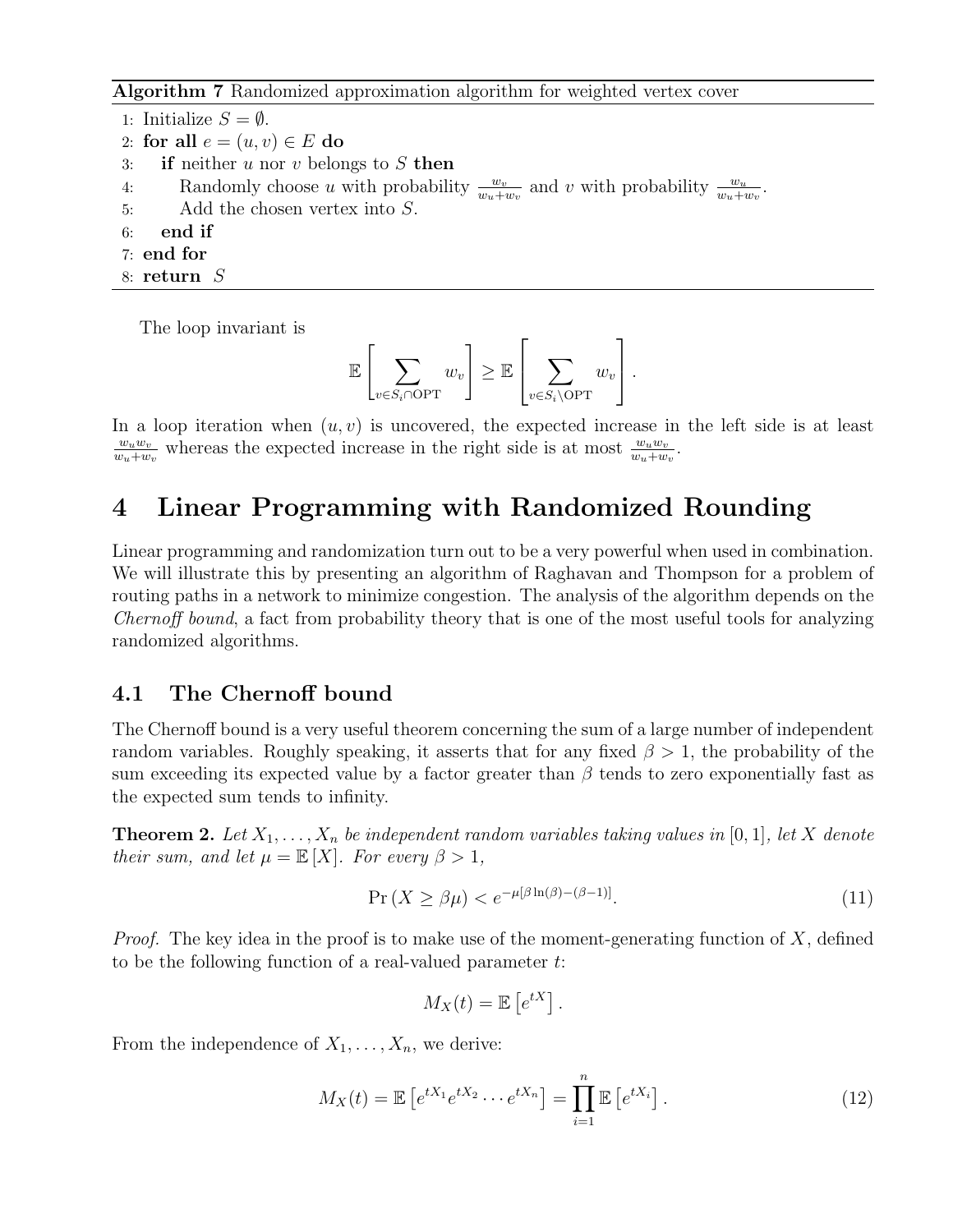To bound each term of the product, we reason as follows. Let  $Y_i$  be a  $\{0,1\}$ -valued random variable whose distribution, conditional on the value of  $X_i$ , satisfies  $Pr(Y_i = 1 | X_i) = X_i$ . Then for each  $x \in [0, 1]$  we have

$$
\mathbb{E}\left[e^{tY_i} \,|\, X_i = x\right] = xe^t + (1-x)e^0 \ge e^{tx} = \mathbb{E}\left[e^{tX_i} \,|\, X_i = x\right],
$$

where the inequality in the middle of the line uses the fact that  $e^{tx}$  is a convex function. Since this inequality holds for every value of  $x$ , we can integrate over  $x$  to remove the conditioning, obtaining

$$
\mathbb{E}\left[e^{tY_i}\right] \geq \mathbb{E}\left[e^{tX_i}\right].
$$

Letting  $\mu_i$  denote  $\mathbb{E}[X_i] = \Pr(Y_i = 1)$  we find that

$$
[e^{tX_i}] \le [e^{tY_i}] = \mu_i e^t + (1 - \mu_i) = 1 + \mu_i (e^t - 1) \le \exp \left(\mu_i (e^t - 1)\right),
$$

where  $\exp(x)$  denotes  $e^x$ , and the last inequality holds because  $1 + x \leq \exp(x)$  for all x. Now substituting this upper bound back into (12) we find that

$$
\mathbb{E}\left[e^{tX}\right] \leq \prod_{i=1}^n \exp\left(\mu_i(e^t-1)\right) = \exp\left(\mu(e^t-1)\right).
$$

On the other hand, since  $e^{tX}$  is positive for all  $t, X$ , we have  $\mathbb{E}\left[e^{tX}\right] \geq e^{t\beta\mu} \Pr(X \geq \beta\mu)$ , hence

 $\Pr(X \ge \beta \mu) \le \exp\left(\mu(e^t - 1 - \beta t)\right).$ 

We are free to choose  $t > 0$  so as to minimize the right side of this inequality. The minimum is attained when  $t = \ln \beta$ , which yields the inequality specified in the statement of the theorem.  $\Box$ 

**Corollary 3.** Suppose  $X_1, \ldots, X_k$  are independent random variables taking values in [0, 1], such that  $\mathbb{E}[X_1 + \cdots + X_k] \leq 1$ . Then for any  $N > 2$  and any  $b \geq \frac{3 \log N}{\log \log N}$  $\frac{3 \log N}{\log \log N}$ , where  $\log$  denotes the base-2 logarithm, we have

$$
\Pr(X_1 + \dots + X_k \ge b) < \frac{1}{N}.\tag{13}
$$

*Proof.* Let  $\mu = \mathbb{E}[X_1 + \cdots + X_k]$  and  $\beta = b/\mu$ . Applying Theorem 2 we find that

$$
\Pr(X_1 + \dots + X_k \ge b) \le \exp(-\mu\beta \ln(\beta) + \mu\beta - \mu)
$$
  
=  $\exp(-b(\ln(\beta) - 1) - \mu) \le e^{-b(\ln(\beta/e))}.$  (14)

Now,  $\beta = b/\mu \geq b$ , so

$$
\frac{\beta}{e} \ge \frac{b}{e} \ge \frac{3\log N}{e\log\log N}
$$

and

$$
b \ln\left(\frac{\beta}{e}\right) \ge \left(\frac{3\ln N}{\ln(\log N)}\right) \cdot \ln\left(\frac{3\log N}{e\log\log N}\right)
$$
  
=  $3\ln(N) \cdot \left(1 - \frac{\ln(\log\log N) - \ln(3) + 1}{\ln(\log N)}\right) > \ln(N),$  (15)

where the last inequality holds because one can verify that  $\ln(\log x) - \ln(3) + 1 < \frac{2}{3}$  $\frac{2}{3}\ln(x)$  for all  $x > 1$  using basic calculus. Now, exponentiating both sides of (15) and combining with (14) we obtain the bound  $Pr(X_1 + \cdots + X_k \ge b) < 1/N$ , as claimed.  $\Box$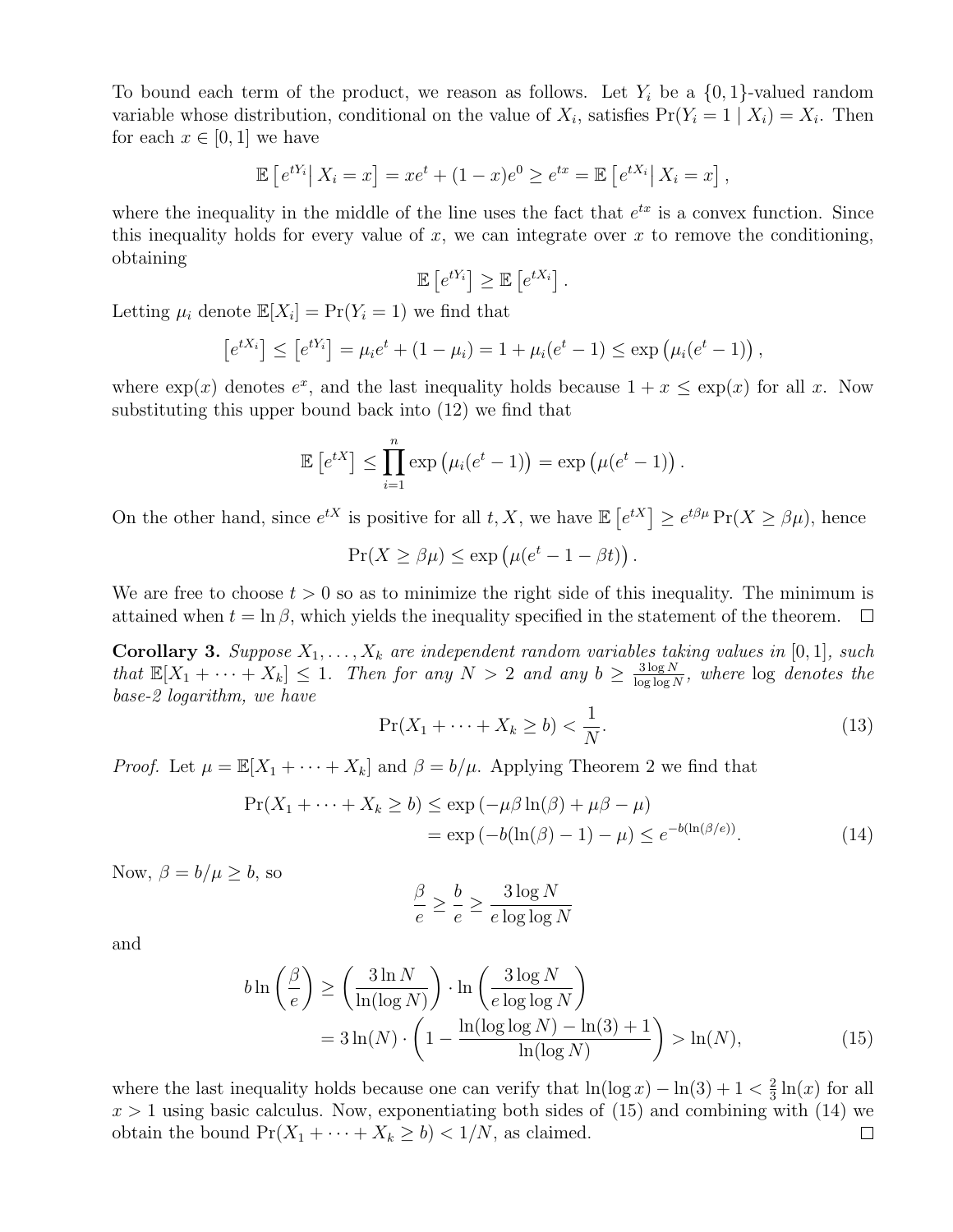### 4.2 An approximation algorithm for congestion minimization

We will design an approximation algorithm for the following optimization problem. The input consists of a directed graph  $G = (V, E)$  with positive integer edge capacities  $c_e$ , and a set of source-sink pairs  $(s_i, t_i)$ ,  $i = 1, \ldots, k$ , where each  $(s_i, t_i)$  is a pair of vertices such that G contains at least one path from  $s_i$  to  $t_i$ . The algorithm must output a list of paths  $P_1, \ldots, P_k$  such that  $P_i$ is a path from  $s_i$  to  $t_i$ . The load on edge  $e$ , denoted by  $\ell_e$ , is defined to be the number of paths  $P_i$  that traverse edge e. The congestion of edge e is the ratio  $\ell_e/c_e$ , and the algorithm's objective is to minimize congestion, i.e. minimize the value of  $\max_{e \in E} (\ell_e/c_e)$ . This problem turns out to be NP-hard, although we will not prove that fact here.

The first step in designing our approximation algorithm is to come up with a linear programming relaxation. To do so, we define a decision variable  $x_{i,e}$  for each  $i = 1, \ldots, k$  and each  $e \in E$ , denoting whether or not  $e$  belongs to  $P_i$ , and we allow this variable to take fractional values. The resulting linear program can be written as follows, using  $\delta^+(v)$  to denote the set of edges leaving v and  $\delta^-(v)$  to denote the set of edges entering v.

$$
\begin{aligned}\n\min \quad r \\
\text{s.t.} \quad & \sum_{e \in \delta^+(v)} x_{i,e} - \sum_{e \in \delta^-(v)} x_{i,e} = \begin{cases}\n1 & \text{if } v = s_i \\
-1 & \text{if } v = t_i \\
0 & \text{if } v \neq s_i, t_i\n\end{cases} \quad \forall i = 1, \dots, k, \ v \in V \\
\forall e \in E \\
& \forall i = 1, \dots, k, \ e \in E\n\end{aligned}\n\tag{16}
$$

When  $(x_{i,e})$  is a  $\{0,1\}$ -valued vector obtained from a collection of paths  $P_1, \ldots, P_k$  by setting  $x_{i,e} = 1$  for all  $e \in P_i$ , the first constraint ensures that  $P_i$  is a path from  $s_i$  to  $t_i$  while the second one ensures that the congestion of each edge is bounded above by r.

Our approximation algorithm solves the linear program (16), does some postprocessing of the solution to obtain a probability distribution over paths for each terminal pair  $(s_i, t_i)$ , and then outputs an independent random sample from each of these distributions. To describe the postprocessing step, it helps to observe that the first LP constraint says that for every  $i \in \{1, \ldots, k\}$ , the values  $x_{i,e}$  define a network flow of value 1 from  $s_i$  to  $t_i$ . Define a flow to be *acyclic* if there is no directed cycle C with a positive amount of flow on each edge of C. The first step of the postprocessing is to make the flow  $(x_{i,e})$  acyclic, for each i. If there is an index  $i \in \{1, \ldots, k\}$  and a directed cycle C such that  $x_{i,e} > 0$  for every edge  $e \in C$ , then we can let  $\delta = \min\{x_{i,e} \mid e \in C\}$  and we can modify  $x_{i,e}$  to  $x_{i,e} - \delta$  for every  $e \in C$ . This modified solution still satisfies all of the LP constraints, and has strictly fewer variables  $x_{i,e}$  taking nonzero values. After finitely many such modifications, we must arrive at a solution in which each of the flow  $(x_{i,e}), 1 \leq i \leq k$  is acyclic. Since this modified solution is also an optimal solution of the linear program, we may assume without loss of generality that in our original solution  $(x_{i,e})$  the flow was acyclic for each i.

Next, for each  $i \in \{1, \ldots, k\}$  we take the acyclic flow  $(x_{i,e})$  and represent it as a probability distribution over paths from  $s_i$  to  $t_i$ , i.e. a set of ordered pairs  $(P, \pi_P)$  such that P is a path from  $s_i$  to  $t_i$ ,  $\pi_P$  is a positive number interpreted as the probability of sampling P, and the sum of the probabilities  $\pi_P$  over all paths P is equal to 1. The distribution can be constructed using the following algorithm.